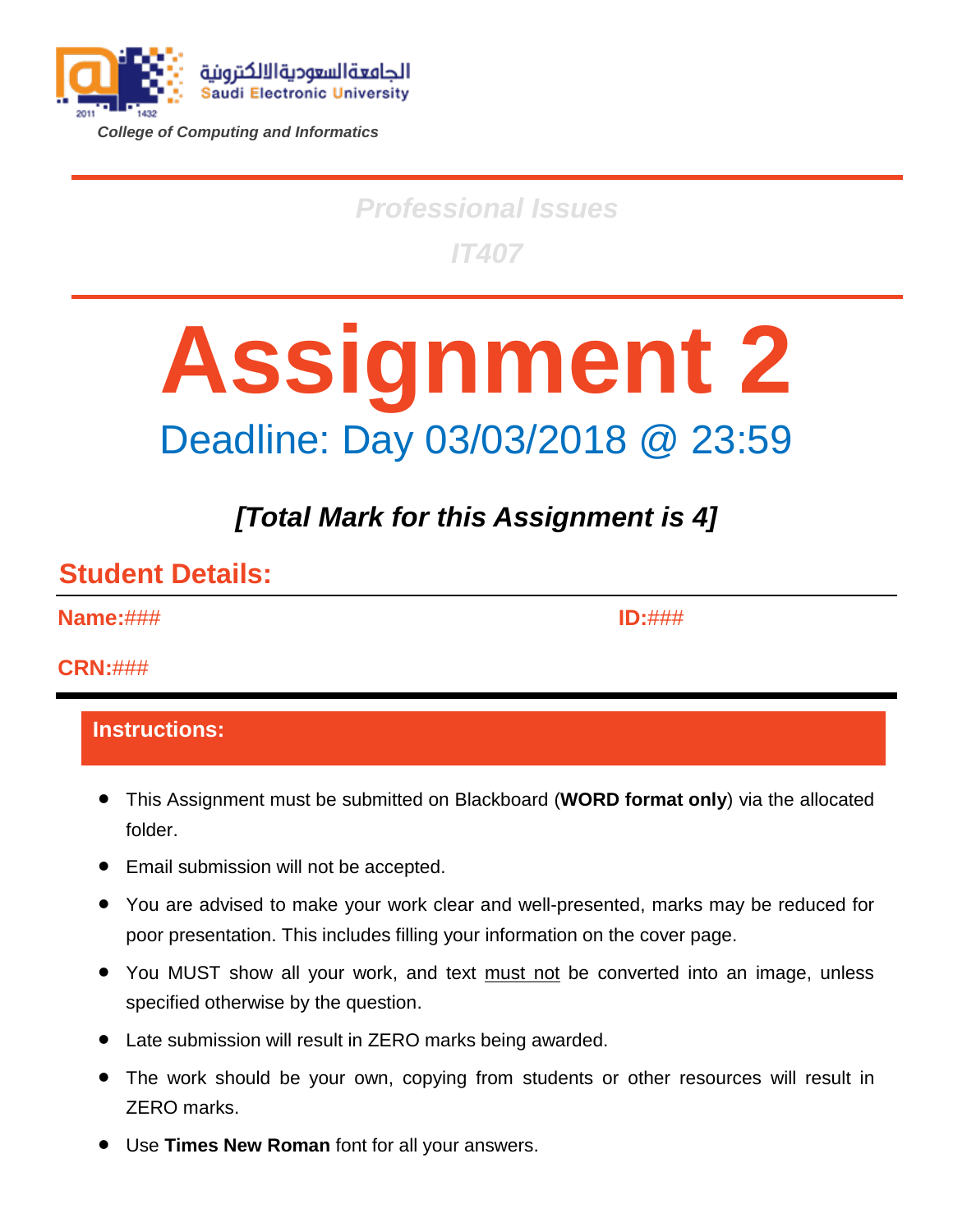*Learning Outcome(s):*

*LO1: Recognize the responsibilities and duties of a computer professional*

### **Question One**

What characteristics of the Internet make censorship of the Internet particularly difficult? Write in your own words.

#### Answer:

The internet is constantly expanding, with sites with the need to be censored, being added at an incredible rate. Internet Censorship is defined as: When a person or organization prevents another person or organization from expressing their opinion.

Internet censorship characteristics may be defined as: Government monopolization, Pre-publication review and licensing/registration.

Government monopolization means the government owns all the media outlets. Prepublication review means the government must approve information before it is disseminated. Licensing and registration means a news organization must get a license from the government before operating.

The extent of Internet censorship varies on a country-to-country basis. While most democratic countries have moderate Internet censorship, other countries go as far as to limit the access of information such as news and suppress discussion among citizens. Internet censorship also occurs in response to or in anticipation of events such as elections, protests, and riots. Other areas of censorship include copyrights, defamation, harassment, and obscene material.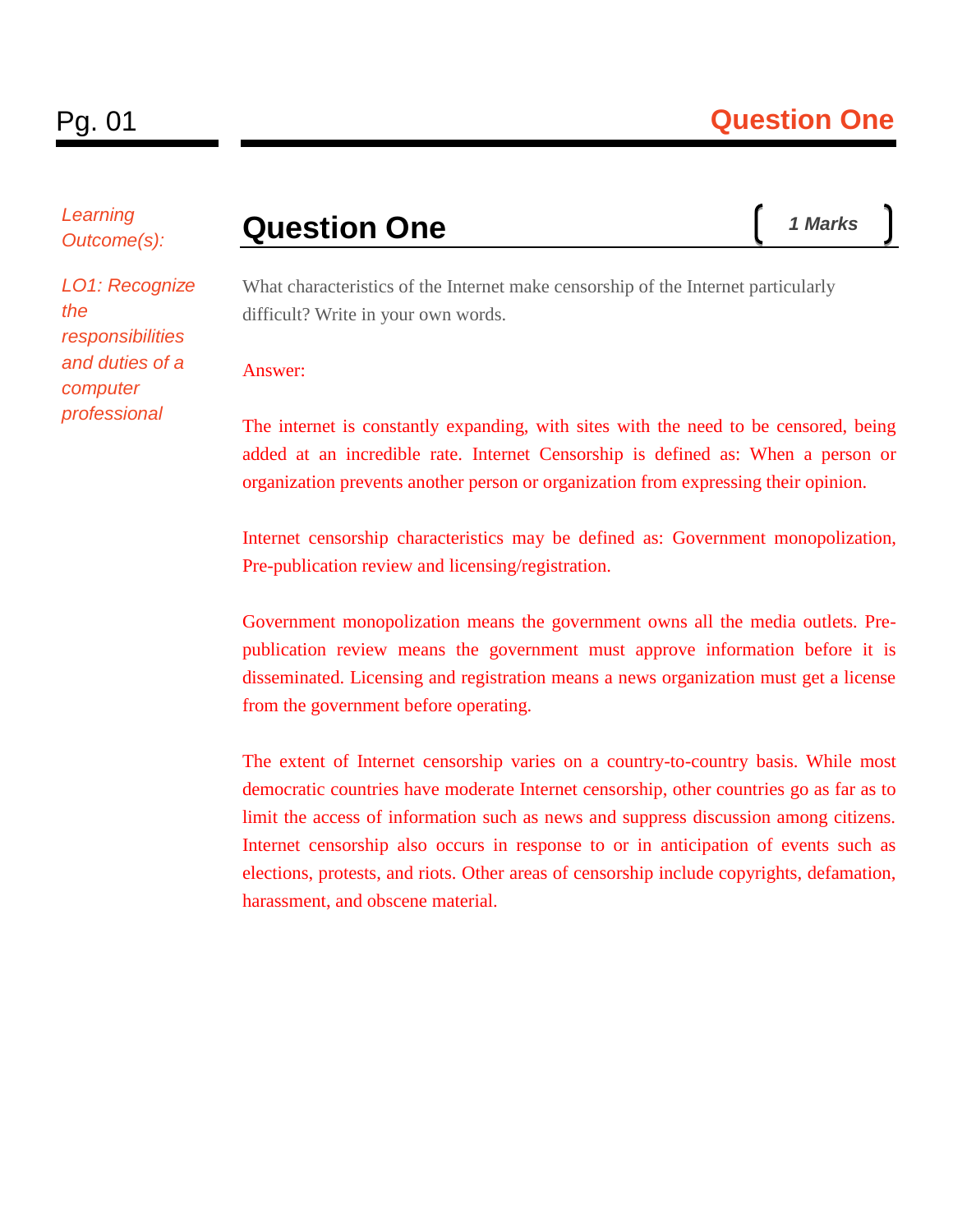#### *Learning Outcome(s):*

*LO3: Participate in well-reasoned discussions of social and ethical issues in computing as computer professional*

#### **Question Two**

How Mill's Principle of Harm relates to the moral issue of pornography on the Web? Explain in your own word.

#### Answer:

Mill's Principle of Harm states that power shouldn't be used over members of a civilized community, unless it is to prevent harm to others. The Principle of Harm would take a stance against government intervention, because adult pornography does no harm to others.

"The only ground on which intervention is justified is to prevent harm to others; the individual's own good is not a sufficient condition."

Mill opposed censorship:

- $\triangleright$  No one is infallible
- $\triangleright$  Any opinion may contain a kernel of truth
- $\triangleright$  Truth revealed in class of ideas
- $\triangleright$  Ideas resulting from discourse are more influential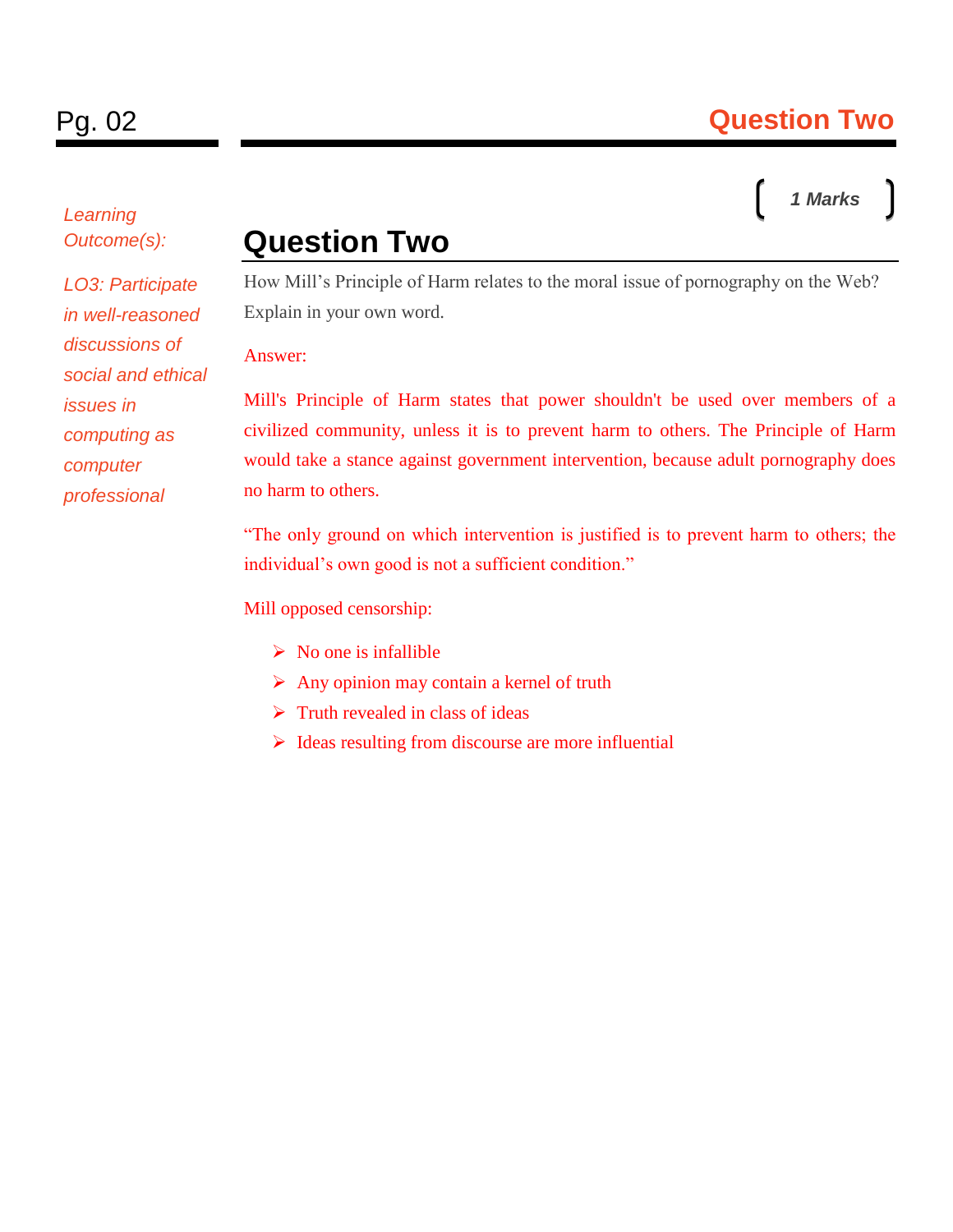*Learning Outcome(s):*

## **Question Three**

What is copyright? List the five principal rights of the copyright owner.

Answer:

A **copyright** is how the government provides authors with certain rights to original works that they have written. The owner of a copyright has five principal rights:

1. The right to reproduce the copyrighted work

2. The right to distribute copies of the work to the public

3. The right to display copies of the work in public

4. The right to perform the work in public

5. The right to produce new works derived from the copyrighted work

*LO3: Participate in well-reasoned discussions of social and ethical issues in computing as a computer professional*